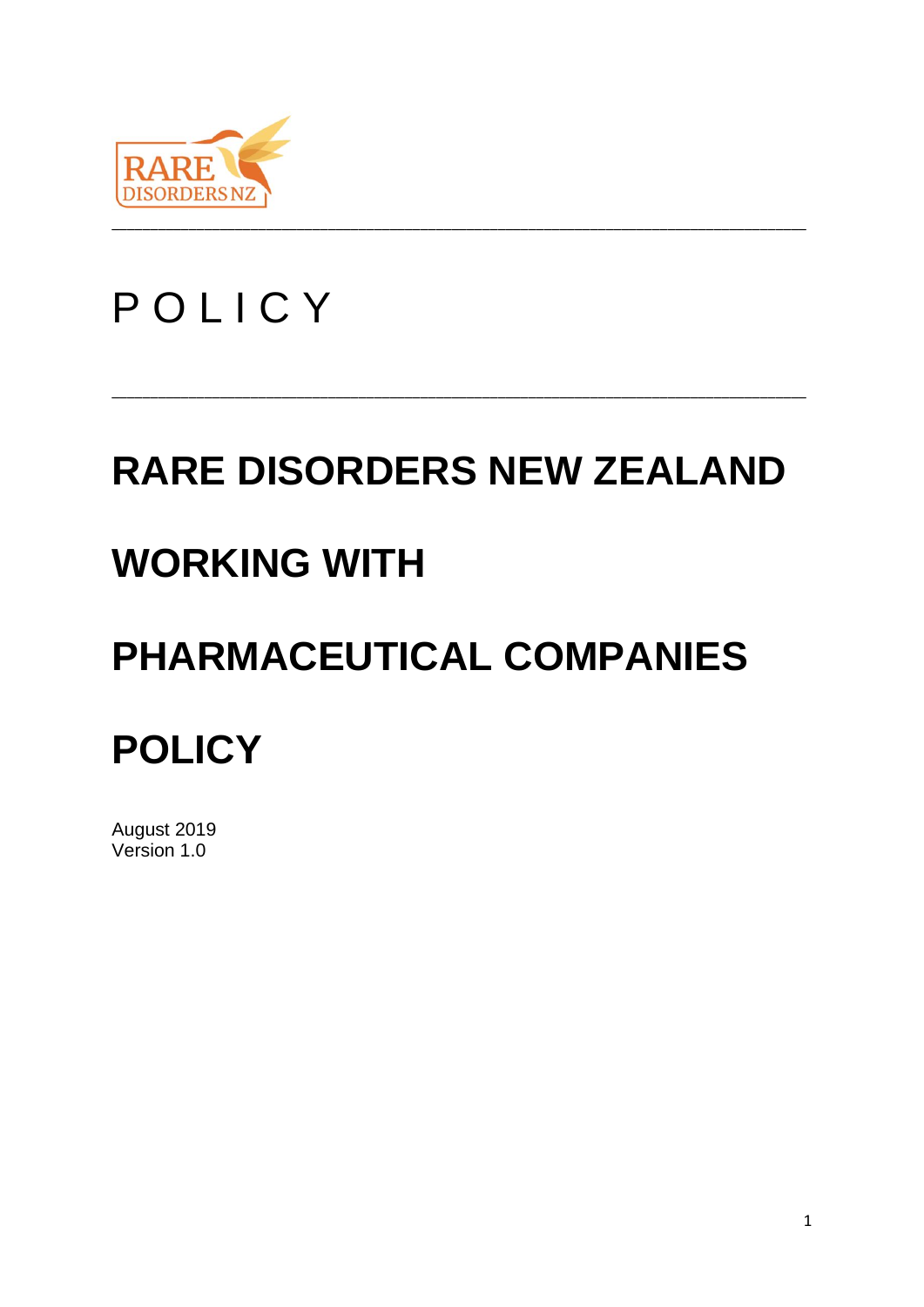## **TABLE OF CONTENTS**

#### **1. Introduction**

- 1.1 About rare disorders
- 1.2 About Rare Disorders New Zealand
- 1.3 About Rare Disorders New Zealand Working with Pharmaceutical Companies Policy

#### **2. General Principles**

- 2.1 Principles to be applied by Rare Disorders New Zealand in its relationship with Commercial Companies
- 
- 2.2 Principles in practice

#### **3. Funding Agreement**

- 3.1 Funding of RDNZ's projects, events, activities
- 3.2 Principles in practice
- 3.3 Membership of RDNZ's Round Table of Companies
- 3.4 One off charitable donations
- 3.5 Other in kind support

#### **4. Rare Disorders New Zealand's involvement in activities in the health industry**

- 4.1 Promotional activities related to approve prescription medicine
- 4.2 Industry press release
- 4.3 Participation in conferences or seminars held by industry
- 4.4 Disease Awareness campaigns by industry

#### **5. Process**

- 5.1 Documentation
- 5.2 Accountability
- 5.3 Recognition and visibility of the relationship
- 5.4 Promotion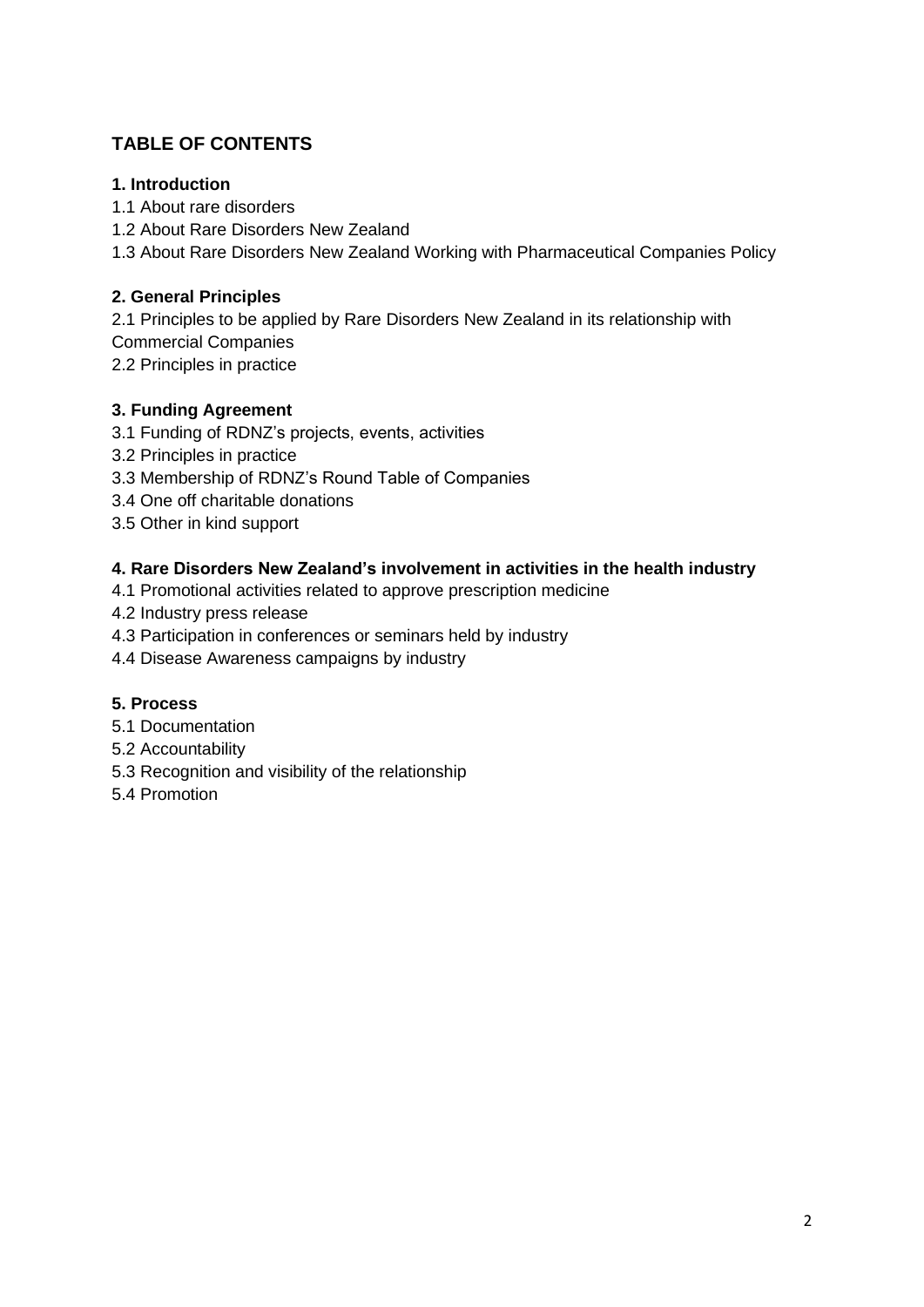## 1. INTRODUCTION

#### 1.1 About rare disorders

It is estimated that there are between 5000 to 8000 distinct rare disorders collectively affecting between a total of 1.2-2 million New Zealanders. Most rare disorders are chronic, progressive, disabling, life limiting and life-threatening. They affect children and adults at any time in their life. There is no treatment or cure for most rare disorders.

### 1.2 About Rare Disorders New Zealand

Rare Disorders New Zealand is a non-government non-profit, patient-driven national rare disorder alliance of patient organisations and individuals active in the area of rare disorders. Rare Disorders New Zealand is dedicated to improving quality of life for all New Zealanders living with a rare disorder.

Rare Disorders New Zealand Mission Statement is:

*To amplify the collective voices and improve healthcare/wellbeing for people and their whanau living with a rare disorder.* 

Rare Disorders New Zealand's goals (to be formerly ratified by RDNZ Board)

- 1. Connecting all those in the rare disorder community to ensure improved outcomes, including mental health and wellbeing;
- 2. Developing a proposed framework and action plan for positive policy change in NZ;
- 3. Raising awareness and understanding of rare disorders and strengthen our presence as the collective voice on rare disorders in NZ;
- 4. Ensuring RDNZ is financially viable and sustainable long-term.

## 1.3 About Rare Disorders New Zealand Working with Pharmaceutical Companies **Policy**

In New Zealand at a political level, Rare Disorders New Zealand is widely credited and referenced

officially in the Hansard as being the voice of people living with a rare disorder. The New Zealand Organisation for Rare Disorders was established in September 2000 and changed its name to Rare Disorders NZ in June 2019.

RDNZ believes that the broad range of expertise and experience it holds gives unique insight into the particular issues faced by the New Zealand rare disorder community. In addition, the collective stories of personal experience detail the combined challenges, and point to solutions which RDNZ is committed to enabling in order to improving the lives of every New Zealander who lives with a rare disorder.

These links to leaders of rare disease support groups and individuals attracts attention from the pharmaceutical companies that have a particular interest in the development of treatments and other services for rare disorder patients.

In all its activities, Rare Disorders New Zealand respects and promotes the fundamental value of transparency and RDNZ's agreed values; Manaakitanga (Respect), Ngakau Pono (Integrity) and Whakatairanga (Upliftment).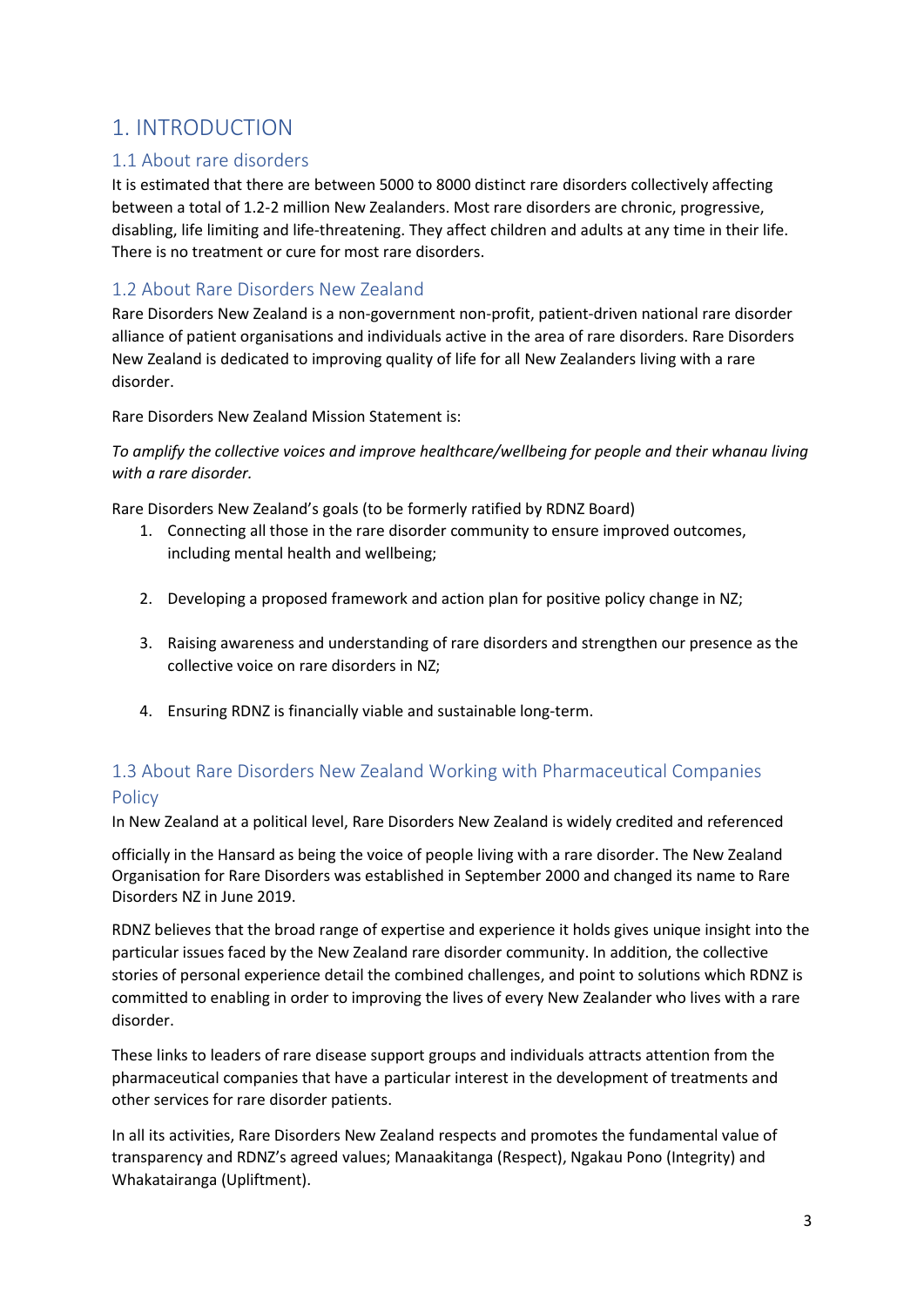Rare Disorders New Zealand believes that it is important to establish transparent rules about financial support from commercial pharmaceutical companies hence the adoption of this policy and clarification of our purpose, intention and independent support for people living with a rare disease in New Zealand.

#### 2. General Principles

### 2.1 Principles to be applied by Rare Disorders New Zealand in its relationship with Commercial Companies

Rare Disorders New Zealand welcomes financial support by commercial companies as long as the relationship between RDNZ and the company is based on the following principles:

- relevance of a public health objective driven by patient needs
- full independence of Rare Disorders New Zealand
- mutual respect
- mutual benefit
- accountability and transparency

Rare Disorders New Zealand believes it is important to establish and maintain relationships with commercial companies in order to enhance communication between rare disorder patients, whose interests RDNZ represents and companies, whose decisions will affect provision of health services or treatments to rare disorder patients.

#### 2.2 RDNZ Principles in practice

a) RDNZ will independently set its own priorities, policies and plans.

b) RDNZ is committed to total transparency in all dealings with commercial companies.

c) RDNZ will not endorse individual pharmaceutical products or suppliers of health care services.

d) RDNZ will seek to develop relationships with multiple pharmaceutical companies, thus not pertaining to develop a relationship with only one particular company.

e) RDNZ will engage in dialogue with pharmaceutical companies about rare disorder treatments for the benefit of New Zealanders living with a rare disorder and to the betterment of all concerned.

#### **A relationship between Rare Disorders New Zealand and commercial companies is based on partnership, while preserving RDNZ's independence and integrity.**

To ensure a successful partnership, each partner should learn to understand each other's internal culture and external constraints.

#### 3. Funding Agreement

Financial Support resulting from partnerships with companies is dedicated to activities in the areas of rare disorders; treatments; public awareness; patient support; capacity building; and social, health and educational services.

Funding by commercial companies: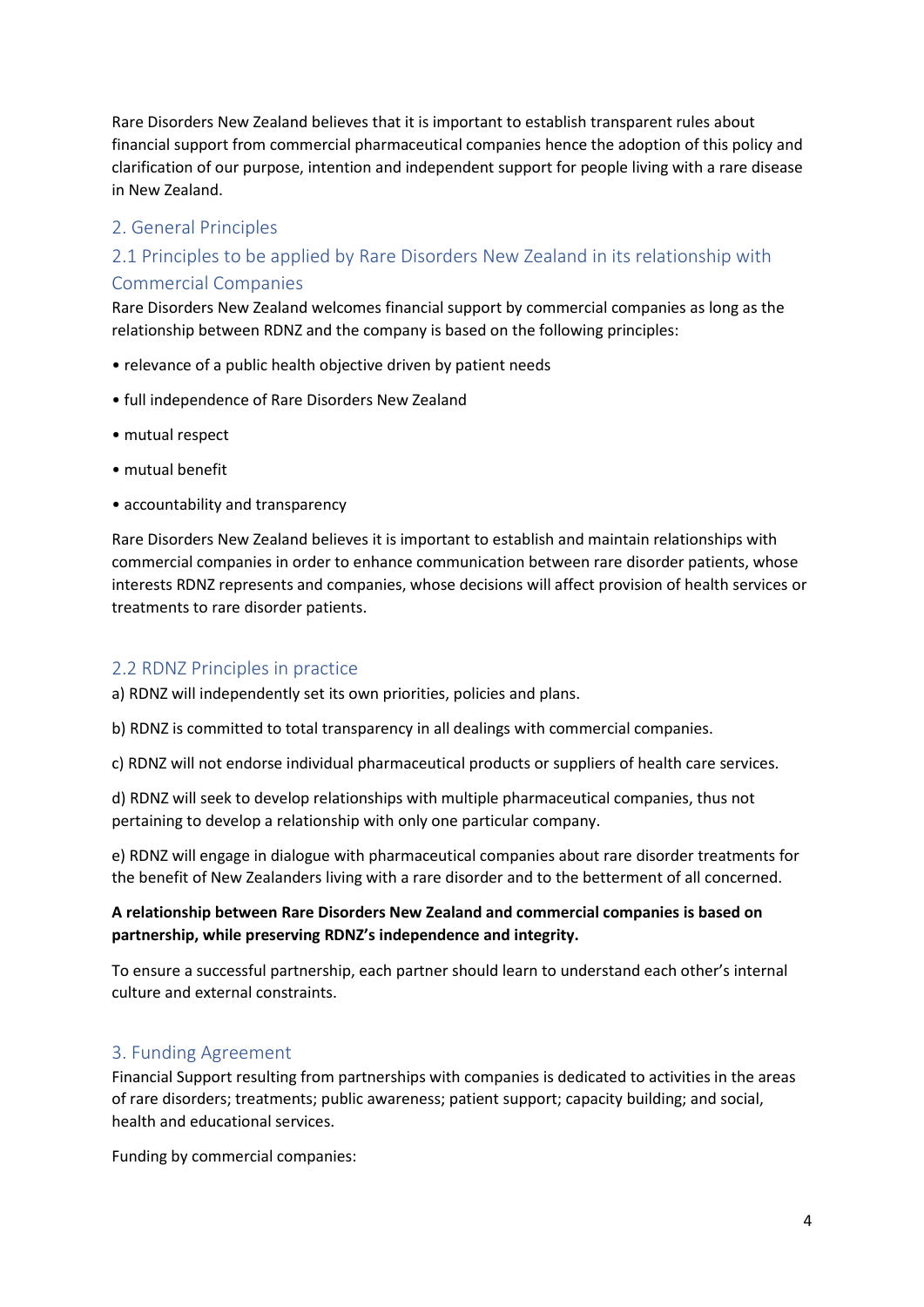- must be for the benefit of the patients Rare Disorders New Zealand represents
- must not entail product advertisement

• cannot influence in any way Rare Disorders New Zealand's policy, positions or decisions, whether explicitly or implicitly.

#### 3.1 Funding of Rare Disorders New Zealand projects, events, activities

Rare Disorders New Zealand may accept financial or in-kind commercial companies' support for a specific project. It provides Rare Disorders New Zealand with a reliable source of income over a number of years to cover direct costs such as personnel, equipment, consultants or suppliers and travel expenses as well as indirect costs (telephone, administration and other incidental associated costs to the project).

Companies that provide financial support to a project or an event or an activity will be publicly acknowledged by Rare Disorders New Zealand throughout printed materials, documents, website, electronic communication to ensure transparency and recognition.

The companies' support has no influence on the design and conduct of the project, event or activity, its participants or publication, which will be the property of Rare Disorders New Zealand. Companies supporting projects may be regularly consulted through transparent and ad hoc processes as required.

#### 3.2 Funding Principles in Practice:

a) All relationships with pharmaceutical companies will be documented in signed memoranda of understanding (MOU). This MOU will have agreed roles and responsibilities clearly defined for all parties.

b) RDNZ will only encourage funding for projects that have been identified as priorities in the annual RDNZ strategy planning process. RDNZ's strategic plan will identify clearly particular activities and project in line with RDNZ's Vision, Mission and Objectives.

#### 3.3 Membership of RDNZ's Round Table of Companies

Rare Disorders New Zealand was set up to establish a forum whereby a long-term relationship between RDNZ and those companies operating within the health sector that have an interest in rare disorder treatments, drugs, medical devices, food supplements or health services. This relationship is governed by this policy and its principles.

The policy adopts the Medicines New Zealand Code of Conduct and each member of the round table of companies signs their agreement upon joining the Rare Disorders New Zealand Round Table of Companies. Special note is section 5 of the Medicines New Zealand Code of Conduct which indicates how companies should engage with Rare Disorders NZ as a patient advocacy group, and any patients who take part in these meetings also (see reference section for a link to this document).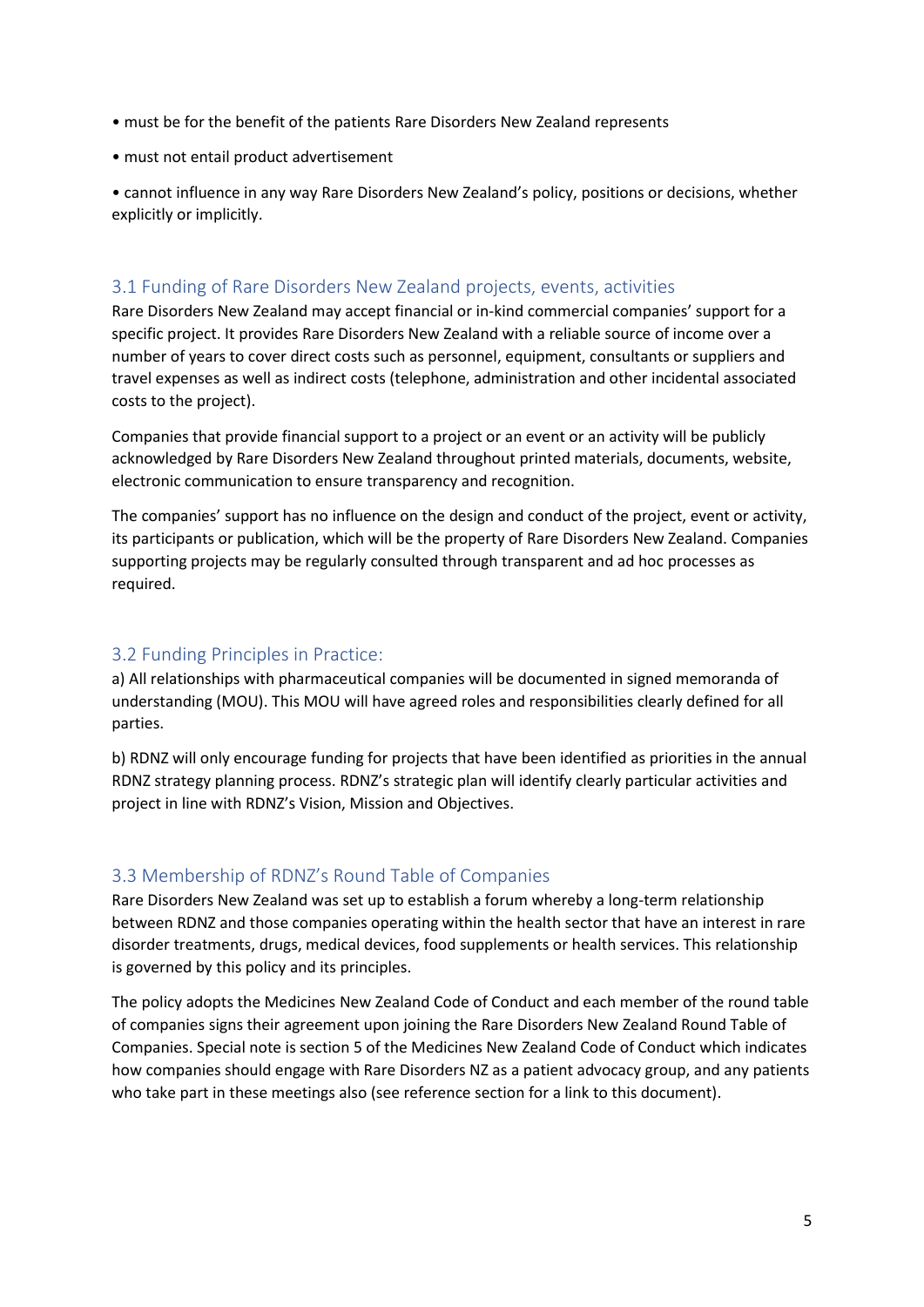Specific aims of the Rare Disorders New Zealand Round table of Companies are:

- 1) To create a forum to support a long-term relationship between Rare Disorders NZ (formerly NZORD) and those companies operating within the health sector with an interest in rare disease treatments, medical devices and services;
- 2) To collaborate on a proposed Rare Disorder National Framework and Action Plan for New Zealand;
- 3) Empowering rare disorder patient groups and improve their advocacy capacity (through networking, information, education and training);
- 4) To network with leaders of the rare disorder community, patient groups, voluntary health organisations, regulatory and policy makers and promote open transparent communication of information in a neutral forum on the process, identifying the barriers, opportunities and incentives for development of treatments and timely access to them for the rare disorder patient community. International affiliations include APARDO, Rare Diseases International and GARD.
- 5) To provide Rare Disorders New Zealand with a pooled financial support for unrestricted funding in favour of activities of common interest and benefit such as:

- Improving access to information, treatment, care, services and support for people living with a rare disorder across New Zealand;

- Raising public awareness on orphan drugs, rare disorders and on the need for more research;

- Improving identification and increasing knowledge of rare disorder patient groups at the New Zealand level; facilitating networking and reaching out to them.

6) To facilitate forums concerning the common goal of development and availability of treatments and services for people affected by rare disorders.

#### 3.4 One off charitable donations

One off charitable donations are not linked to a specific project or activity and will be for the sustained infrastructure required to enable RDNZ to meet its goals and objectives. They do not create any obligation by Rare Disorders New Zealand to publicly acknowledge the financial support it receives.

However, this information may be shared at times such as the RDNZ Annual Report.

#### 3.5 Other in-kind support

Commercial companies may also make a non-monetary contribution to RDNZ, such as;

- Seconded staff or professional services provided with no charge or invoice to RDNZ
- Equipment or donations (e.g. computers and other equipment)
- Meeting rooms
- Other non-monetary contributions (e.g. furniture, printing services)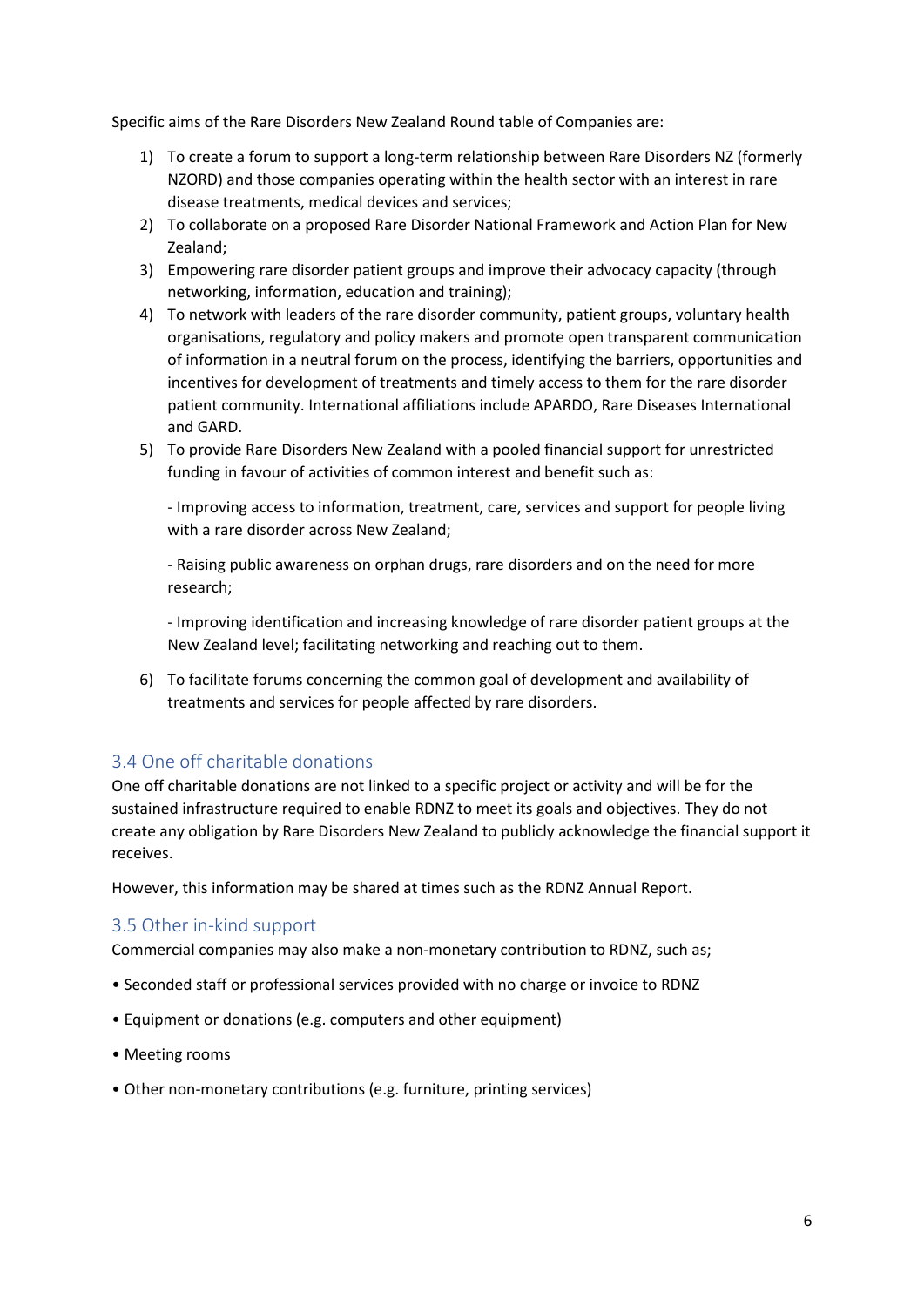#### 4. Rare Disorders New Zealand's involvement in activities in the health industry

This section deals with Rare Disorders New Zealand's involvement in activities related to medicinal products, medical devices or services which are marketed or distributed by industry or still under development.

#### 4.1 Promotional activities related to approved prescription medicines

All promotional activities related to medicines approved are not permitted within the current legislation and Medicines New Zealand code of conduct. Rare Disorders New Zealand does not get involved in activities that can be possibly associated with promotional strategy. RDNZ always keeps in mind potential conflicts of interest and is guided by its Mission, Vision and business strategy which is always with the intent of what is best for New Zealanders living with a rare disorder.

Types of activities that can be considered promotional under New Zealand legislation:

• Disseminating unbalanced, non-validated or partial information on products, services or MDs distributed or marketed by a company;

- Being quoted in the company's communication in favour or against a product;
- Participating as a speaker/attendee in a company's product launch event;

• Participating in an ad hoc meeting sponsored by an individual company to inform patients on their products;

• Agreeing that a company displays or disseminates a patient organisation's own material on the company's exhibition stand at any trade exhibition or scientific conference;

• Appearing in promotional materials for a certain product or to testify as a "consumer" of that medicine. Contact information to patient organisations can be included in a separate section.

#### 4.2 Industry press release

RDNZ refuses to be quoted in industry press releases that relate to a marketed product or a product under development:

- If RDNZ feels the need to communicate to media about a product, it will issue its own press release, independently of industry;

- If a company quotes RDNZ's opinion or refers to RDNZs' own communication materials without RDNZ's permission, RDNZ will object to the company by registered letter (copy to the national industry association of the company).

#### 4.3 Participation in conferences or seminars held by industry

If RDNZ representatives participate in an industry launch or promotion of a product, no photo must be taken or released without prior authorisation of the person involved. To this end, arrangements in writing prior to the event are recommended.

- RDNZ representatives will insist that multiple sources of information are involved in an ad hoc meeting sponsored by a single company, aimed at informing patients about their products.